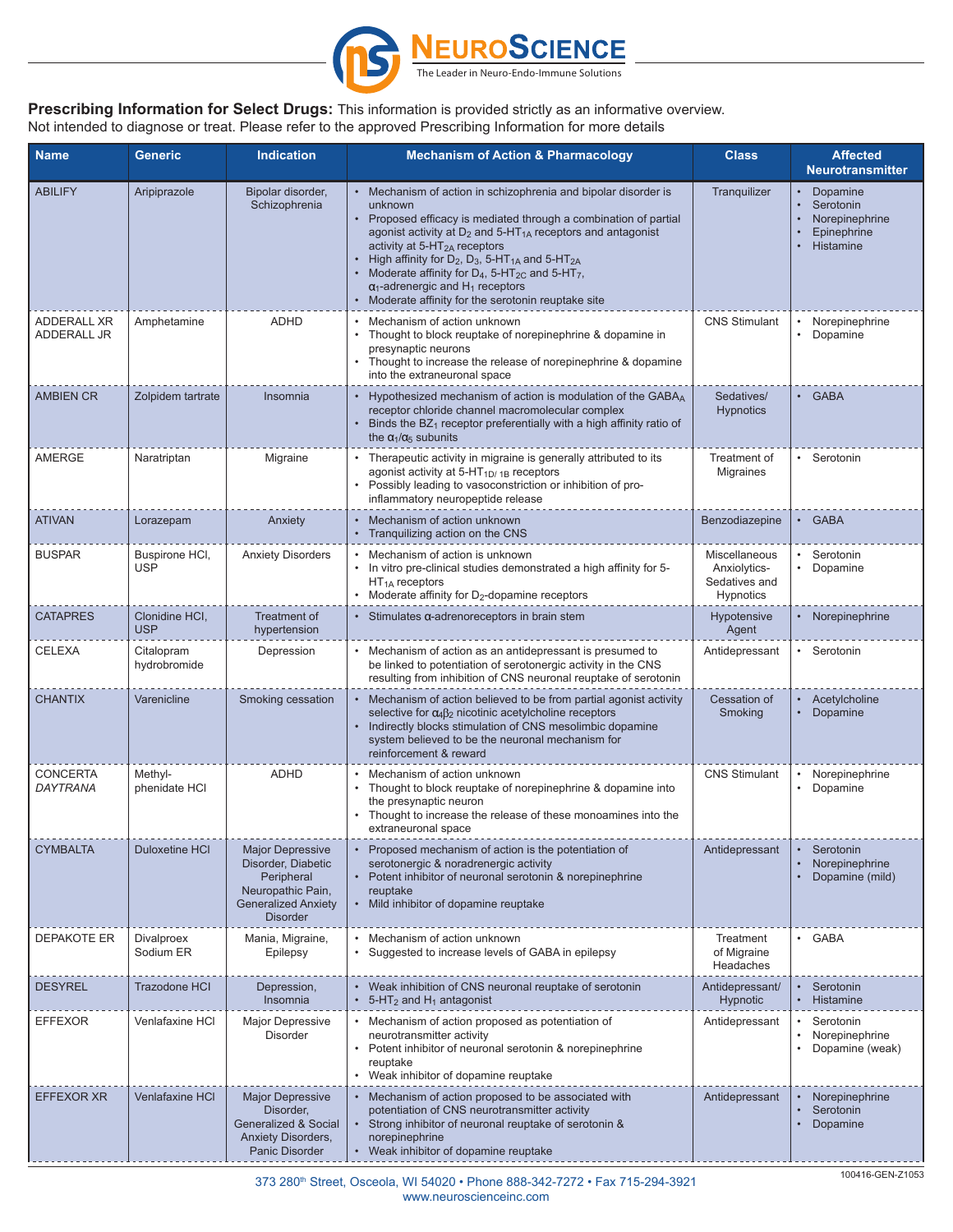## **Prescribing Information for Select Drugs:**

This information is provided strictly as an informative overview. Not intended to diagnose or treat. Please refer to the approved Prescribing Information for more details

| <b>Name</b>                          | <b>Generic</b>                                                     | <b>Indication</b>                                                                                                                                                         | <b>Mechanism of Action &amp; Pharmacology</b>                                                                                                                                                                                                                                                                                                                                                                                                                                                                   | <b>Class</b>                                         | <b>Affected</b><br><b>Neurotransmitter</b>             |
|--------------------------------------|--------------------------------------------------------------------|---------------------------------------------------------------------------------------------------------------------------------------------------------------------------|-----------------------------------------------------------------------------------------------------------------------------------------------------------------------------------------------------------------------------------------------------------------------------------------------------------------------------------------------------------------------------------------------------------------------------------------------------------------------------------------------------------------|------------------------------------------------------|--------------------------------------------------------|
| <b>ENDEP</b>                         | Amitriptyline HCI                                                  | Depression<br>(Endogenous)                                                                                                                                                | Mechanism of action unknown<br>Inhibits the membrane pumps which take up norepinephrine<br>$\bullet$<br>and serotonin in adrenergic and serotonergic neurons,<br>respectively.                                                                                                                                                                                                                                                                                                                                  | Antidepressant                                       | Serotonin<br>• Norepinephrine                          |
| <b>EXELON</b><br><b>EXELON PATCH</b> | Rivastigmine<br>tartrate,<br>Rivastigmine<br>transdermal<br>system | Mild to moderate<br>dementia of the<br>Alzheimer's type<br>& associated with<br>Parkinson's disease                                                                       | Mechanism of action unknown<br>$\bullet$<br>Thought to enhance cholinergic function through reversible<br>inhibition of acetylcholine hydrolysis by cholinesterase, thereby<br>increasing the concentration of acetylcholine                                                                                                                                                                                                                                                                                    | <b>Treatment of</b><br>Alzheimer's<br><b>Disease</b> | • Acetylcholine                                        |
| <b>FOCALIN XR</b>                    | Dexmethyl-<br>phenidate HCI                                        | <b>ADHD</b>                                                                                                                                                               | Mechanism of action unknown<br>Thought to block reuptake of norepinephrine & dopamine into<br>the presynaptic neuron<br>Thought to increase the release of norepinephrine & dopamine<br>into the extraneuronal space                                                                                                                                                                                                                                                                                            | CNS stimulant                                        | Norepinephrine<br>Dopamine                             |
| <b>FROVA</b>                         | Frovatriptan<br>succinate                                          | Migraine                                                                                                                                                                  | Proposed to inhibit excessive dilation of extracerebral,<br>intracranial arteries in migraine<br>5-HT receptor agonist that binds with high affinity for<br>5-HT <sub>1B</sub> and 5-HT <sub>1D</sub> receptors                                                                                                                                                                                                                                                                                                 | Unclassified<br>(Migraine)                           | • Serotonin                                            |
| <b>GEODON</b>                        | Ziprasidone                                                        | Schizophrenia,<br>Bipolar Mania, Acute<br>Agitation                                                                                                                       | Precise mechanism is unknown<br>Proposed efficacy in schizophrenia is mediated through a<br>combination of $D_2$ and $5-HT_2$ antagonism<br>Antagonist at the D <sub>2</sub> , 5-HT <sub>2A</sub> , and 5-HT <sub>1D</sub> receptors<br>Agonist at 5-HT <sub>1A</sub> receptor<br>High affinity for $D_3$ , 5-HT <sub>2C</sub> , & $\alpha_1$ -adrenergic and moderate<br>affinity for $H_1$ receptors. Effect on receptor activity is unknown.<br>Inhibits synaptic reuptake of serotonin and norepinephrine   | Tranquilizer                                         | • Dopamine<br>Serotonin<br>Norepinephrine<br>Histamine |
| <b>HALCION</b>                       | Triazolam                                                          | Insomnia<br>(short term use)                                                                                                                                              | Mechanism of action unknown<br>Hypothesized to bind & activate GABA-BZ complex<br>$\bullet$                                                                                                                                                                                                                                                                                                                                                                                                                     | Benzodiazepine                                       | · GABA                                                 |
| <b>HALDOL</b>                        | Haloperidol                                                        | Schizophrenia                                                                                                                                                             | Mechanism of action largely unknown<br>$D_2$ antagonist<br>$\alpha_1/\alpha_2$ antagonist<br>$\bullet$<br>Mild $5-HT2$ antagonist                                                                                                                                                                                                                                                                                                                                                                               | Antipsychotic                                        | • Dopamine<br>Serotonin<br>Norepinephrine              |
| <b>IMITREX</b>                       | Sumatriptan<br>succinate                                           | Migraine                                                                                                                                                                  | Agonist for a vascular $5-HT_1$ receptor subtype, mediates<br>vasoconstriction<br>Weak affinity for 5-HT <sub>1A</sub> , 5-HT <sub>5A</sub> , and 5-HT <sub>7</sub> receptors                                                                                                                                                                                                                                                                                                                                   | Unclassified<br>(Migraine)                           | • Serotonin                                            |
| <b>INDERAL</b>                       | Propranolol HCI                                                    | Hypertension                                                                                                                                                              | • Nonselective $\beta_1$ and $\beta_2$ -adrenergic antagonist                                                                                                                                                                                                                                                                                                                                                                                                                                                   | Antihypertensive                                     | • Norepinephrine                                       |
| <b>INVEGA</b>                        | Paliperidone                                                       | Schizophrenia                                                                                                                                                             | Mechanism of action unknown<br>$\bullet$<br>Proposed antagonism of $D_2$ and 5-HT <sub>2</sub> receptors<br>Antagonist at $\alpha_1$ & $\alpha_2$ -adrenergic & H <sub>1</sub> histaminergic receptors                                                                                                                                                                                                                                                                                                          | Psychotropic                                         | Dopamine<br>Serotonin<br>Norepinephrine<br>Histamine   |
| <b>KLONOPIN</b>                      | Clonazepam                                                         | Seizure Disorders,<br>Panic                                                                                                                                               | • Precise mechanism of antiseizure and antipanic effects is<br>unknown<br>Believed to be related to its ability to enhance the activity of<br>GABA                                                                                                                                                                                                                                                                                                                                                              | Benzodiazepine                                       | • GABA                                                 |
| <b>LAMICTAL</b>                      | Lamotrigine                                                        | Epilepsy, Bipolar                                                                                                                                                         | Mechanism of action unknown<br>Proposed to inhibit voltage-sensitive sodium channels                                                                                                                                                                                                                                                                                                                                                                                                                            | Anticonvulsant                                       | Glutamate<br>• Aspartate                               |
| <b>LEXAPRO</b>                       | Escitalopram<br>oxalate                                            | <b>Major Depressive</b><br>Disorder,<br><b>Generalized Anxiety</b>                                                                                                        | Mechanism of action presumed to be linked to inhibition of<br>CNS neuronal reuptake of serotonin                                                                                                                                                                                                                                                                                                                                                                                                                | Antidepressant                                       | • Serotonin                                            |
| <b>LUNESTA</b>                       | Eszopiclone                                                        | Insomnia                                                                                                                                                                  | Precise mechanism of action unknown<br>Effect proposed to result from interaction with GABA-receptors<br>at binding domains close to or allosterically coupled with BZ<br>receptors                                                                                                                                                                                                                                                                                                                             | Sedatives/<br><b>Hypnotics</b>                       | • GABA                                                 |
| <b>LYRICA</b>                        | Pregabalin                                                         | Neuropathic pain<br>associated with<br>diabetic peripheral<br>neuropathy,<br>postherpetic<br>neuralgia, adjunct<br>therapy for partial<br>onset seizures,<br>fibromyalgia | Neuropathic<br>Mechanism of action is unknown<br>Antinociceptive and antiseizure effect in animals may be due to<br>pain associated<br>with diabetic<br>binding to the $\alpha_2$ - $\Delta$ subunit (study done with gabapentin)<br>Possible modulation of Ca <sup>+</sup> channel function, in vitro, reducing<br>peripheral<br>neuropathy<br>the release of some neurotransmitters<br>In cultured neurons, it increases the density of GABA<br>transporter protein and the rate of functional GABA transport |                                                      | • GABA                                                 |
| <b>MAXALT (MLT)</b>                  | Rizatriptan<br>benzoate                                            | Migraine                                                                                                                                                                  | Cranial vessel constriction<br>$\bullet$<br>Decreased trigeminal transmission<br>High affinity to human cloned $5-HT_{1B}$ and $5-HT_{1D}$ receptors<br>Weak affinity for 5-HT <sub>1A</sub> , 5-HT <sub>1E</sub> , 5-HT <sub>1F</sub> and 5-HT <sub>7</sub> receptors<br>$\bullet$                                                                                                                                                                                                                             | Treatment<br>of Migraine<br>Headaches                | • Serotonin                                            |

SOURCE: Individual Company Prescribing Information for brand name products accessed April 2010.

The above list is not a comprehensive list of all medications in the classes or indications cited. Please consult the PDR for more details.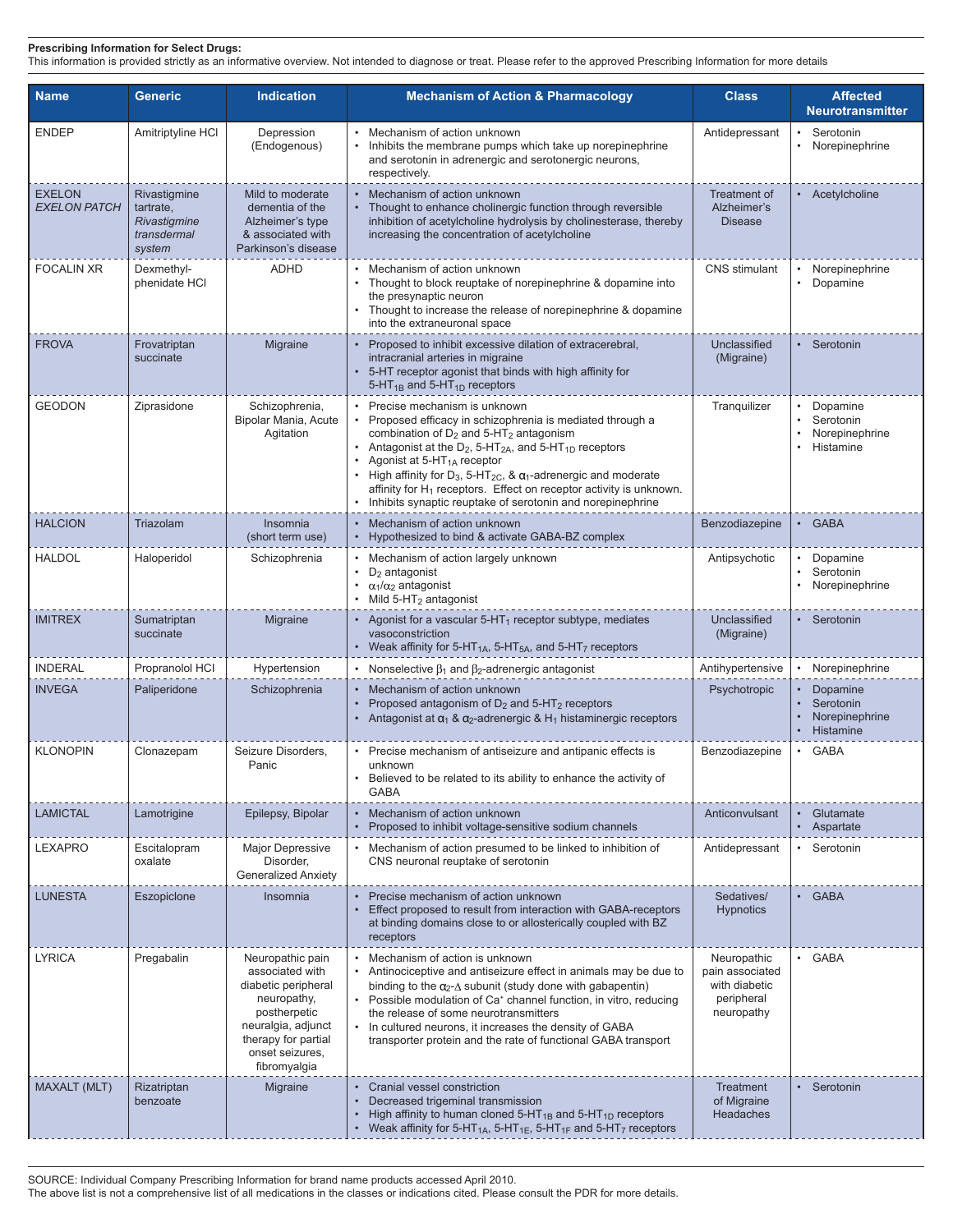This information is provided strictly as an informative overview. Not intended to diagnose or treat. Please refer to the approved Prescribing Information for more details

| <b>Name</b>                       | <b>Generic</b>                 | <b>Indication</b>                                                                                                        | <b>Mechanism of Action &amp; Pharmacology</b>                                                                                                                                                                                                                                                                                                                          | <b>Class</b>                       | <b>Affected</b><br><b>Neurotransmitter</b>                            |
|-----------------------------------|--------------------------------|--------------------------------------------------------------------------------------------------------------------------|------------------------------------------------------------------------------------------------------------------------------------------------------------------------------------------------------------------------------------------------------------------------------------------------------------------------------------------------------------------------|------------------------------------|-----------------------------------------------------------------------|
| <b>MERIDIA</b>                    | Sibutramine HCI<br>monohydrate | Obesity, Weight loss                                                                                                     | Strong inhibitor of serotonin & norepinephrine reuptake<br>Inhibits reuptake of dopamine in vitro in human brain tissue                                                                                                                                                                                                                                                | Treatment of<br>Obesity            | Norepinephrine<br>Serotonin<br>$\bullet$<br>Dopamine                  |
| <b>MIRAPEX</b>                    | Pramipexole<br>dihydrochloride | Parkinson's Disease.<br><b>Restless Legs</b><br>Syndrome                                                                 | Precise mechanism of action unknown<br>Believed to be related to its ability to stimulate dopamine<br>receptors in the striatum<br>Binds with higher affinity to $D_3$ than to $D_2$ or $D_4$ receptor subtypes                                                                                                                                                        | <b>Treatment of</b><br>Parkinson's | Dopamine                                                              |
| <b>NAMENDA</b>                    | <b>Memantine HCI</b>           | Moderate to<br>severe dementia of<br>Alzheimer's type                                                                    | • Proposed mechanism of action is through non-competitive<br>antagonism at the NMDA receptor<br>Antagonistic effects at the 5-HT <sub>3</sub> receptor                                                                                                                                                                                                                 | Cognitive<br>Enhancer              | Glutamate<br>Serotonin                                                |
| <b>NEURONTIN</b>                  | Gabapentin                     | Postherpetic<br>Neuralgia, Epilepsy                                                                                      | • Mechanism is unknown<br>Structure is similar to GABA but does not bind to GABA sites                                                                                                                                                                                                                                                                                 | Miscellaneous<br>Anticonvulsants   | • Unknown                                                             |
| <b>NORPRAMIN</b>                  | Desipramine<br><b>HCI</b>      | Depression                                                                                                               | • Inhibits reuptake of norepinephrine & serotonin                                                                                                                                                                                                                                                                                                                      | Tricyclic<br>antidepressant        | Norepinephrine<br>$\bullet$<br>Serotonin<br>(to lesser degree)        |
| <b>PAXIL</b>                      | Paroxetine HCI                 | <b>Major Depressive</b><br>Disorder, OCD,<br>Panic Disorder,<br>Social & Generalized<br>Anxiety Disorder,<br><b>PTSD</b> | • Proposed mechanism is through potentiation of serotonergic<br>acitivity via inhibition of neuronal reuptake of serotonin<br>Weak effects on norepinephrine & dopamine neuronal reuptake                                                                                                                                                                              | Antidepressant                     | Serotonin<br>$\bullet$<br>Norepinephrine<br>(weak)<br>Dopamine (weak) |
| <b>PRISTIQ</b>                    | Desvenlafaxine<br>succinate    | <b>Major Depressive</b><br>Disorder                                                                                      | Thought to potentiate CNS neurotransmitter activity<br>Inhibitor of serotonin & norepinephrine reuptake                                                                                                                                                                                                                                                                | Antidepressant                     | Norepinephrine<br>Serotonin                                           |
| <b>PROVIGIL</b><br><b>NUVIGIL</b> | Modafinil                      | Wakefulness in<br>Narcoleptics, Sleep<br>apnea                                                                           | Precise mechanism of action unknown<br>$\bullet$<br>Actions are similar to sympathomimetic agents including<br>amphetamine, methylphenidate                                                                                                                                                                                                                            | Treatment of<br>Narcolepsy         | • Unknown                                                             |
| <b>PROZAC</b><br><b>SARAFEM</b>   | Fluoxetine HCI                 | Major Depressive<br>Disorder, OCD,<br>Bulimia Nervosa,<br>Panic Disorder<br><b>PMDD</b>                                  | Proposed mechanism is inhibition of CNS neuronal uptake of<br>serotonin<br>Also blocks uptake of serotonin into platelets                                                                                                                                                                                                                                              | Antidepressant                     | • Serotonin                                                           |
| <b>REMERON</b>                    | Mirtazapine                    | <b>Major Depressive</b><br><b>Disorder</b>                                                                               | Mechanism of action unknown<br>Antagonist at presynaptic $\alpha_2$ -adrenergic inhibitory receptors<br>(thought to increase central serotonin & norepinephrine activity)<br>Strong antagonist at serotonin 5-HT <sub>2</sub> , 5-HT <sub>3</sub> , &<br>histamine $H_1$ receptors<br>Moderate antagonist at peripheral $\alpha_1$ receptors & muscarinic<br>receptors | Antidepressant                     | Norepinephrine<br>Serotonin<br>Histamine<br>Acetylcholine             |
| <b>REQUIP</b>                     | Ropinirole HCI                 | Parkinson's Disease.<br><b>Restless Legs</b><br>Syndrome                                                                 | Precise mechanism of action is unknown<br>Proposed mechanism is stimulation of postsynaptic dopamine<br>$D_2$ -type receptors in the brain<br>Binds with higher affinity to $D_3$ than to $D_2$ or $D_4$ receptor<br>subtypes                                                                                                                                          | Treatment of<br>Parkinson's        | • Dopamine                                                            |
| <b>RESTORIL</b>                   | Temazepam                      | Insomnia<br>(short term use)                                                                                             | Mechanism of action unknown<br>Hypothesized to bind & activate GABA-BZ complex                                                                                                                                                                                                                                                                                         | Benzodiazepine                     | • GABA                                                                |
| <b>RISPERDAL</b>                  | Risperidone                    | Bipolar mania,<br>Schizophrenia                                                                                          | Precise mechanism unknown<br>Proposed mechanism is antagonism of $D_2$ and 5-HT <sub>2</sub> receptors<br>$\bullet$<br>Antagonist at $\alpha_1$ & $\alpha_2$ -adrenergic & H <sub>1</sub> histaminergic receptors                                                                                                                                                      | Atypical<br>Antipsychotic          | Dopamine<br>Serotonin<br>Norepinephrine<br>• Histamine                |
| <b>RITALIN LA</b>                 | Methyl-<br>phenidate HCI       | ADHD, Narcolepsy                                                                                                         | • Mechanism of action largely unknown, but thought to activate<br>cortex and brain stem arousal system<br>Thought to block reuptake of norepinephrine & dopamine into<br>the presynaptic neuron<br>Thought to increase the release of these monoamines & 5-HT<br>into the extraneuronal space                                                                          | <b>CNS</b> stimulant               | Norepinephrine<br>Dopamine<br>• Serotonin                             |
| <b>ROZEREM</b>                    | Ramelteon                      | Treatment of<br>insomnia                                                                                                 | Melatonin receptor agonist                                                                                                                                                                                                                                                                                                                                             | Sedative                           | Melatonin                                                             |
| <b>SAPHRIS</b>                    | Asenapine                      | Schizophrenia,<br><b>Bipolar</b>                                                                                         | • Unknown, but thought to antagonize $D_2$ and $5HT_{2A}$ receptors                                                                                                                                                                                                                                                                                                    | Antipsychotic                      | Dopamine<br>Serotonin                                                 |
| <b>SEROQUEL</b>                   | Quetiapine<br>fumarate         | Bipolar,<br>Schizophrenia                                                                                                | • Proposed mechanism is via antagonism of $D_2$ & 5-HT <sub>2</sub><br>receptors<br>Antagonist at serotonin 5-HT <sub>1A</sub> and 5-HT <sub>2</sub> , dopamine $D_1$ and<br>$D_2$ , histamine H <sub>1</sub> , and $\alpha_1$ and $\alpha_2$ -adrenergic receptors                                                                                                    | Antipsychotic                      | • Dopamine<br>Serotonin<br>Norepinephrine<br>$\bullet$<br>Histamine   |
| SINEMET,<br><b>ATAMET</b>         | Carbidopa/<br>Levodopa         | Parkinson's and<br>Parkinson-like<br>symptoms                                                                            | Carbidopa prevents breakdown of Levodopa before it reaches<br>the brain                                                                                                                                                                                                                                                                                                | Decarboxylase<br>inhibitor         | • Dopamine                                                            |

SOURCE: Individual Company Prescribing Information for brand name products accessed April 2010.

The above list is not a comprehensive list of all medications in the classes or indications cited. Please consult the PDR for more details.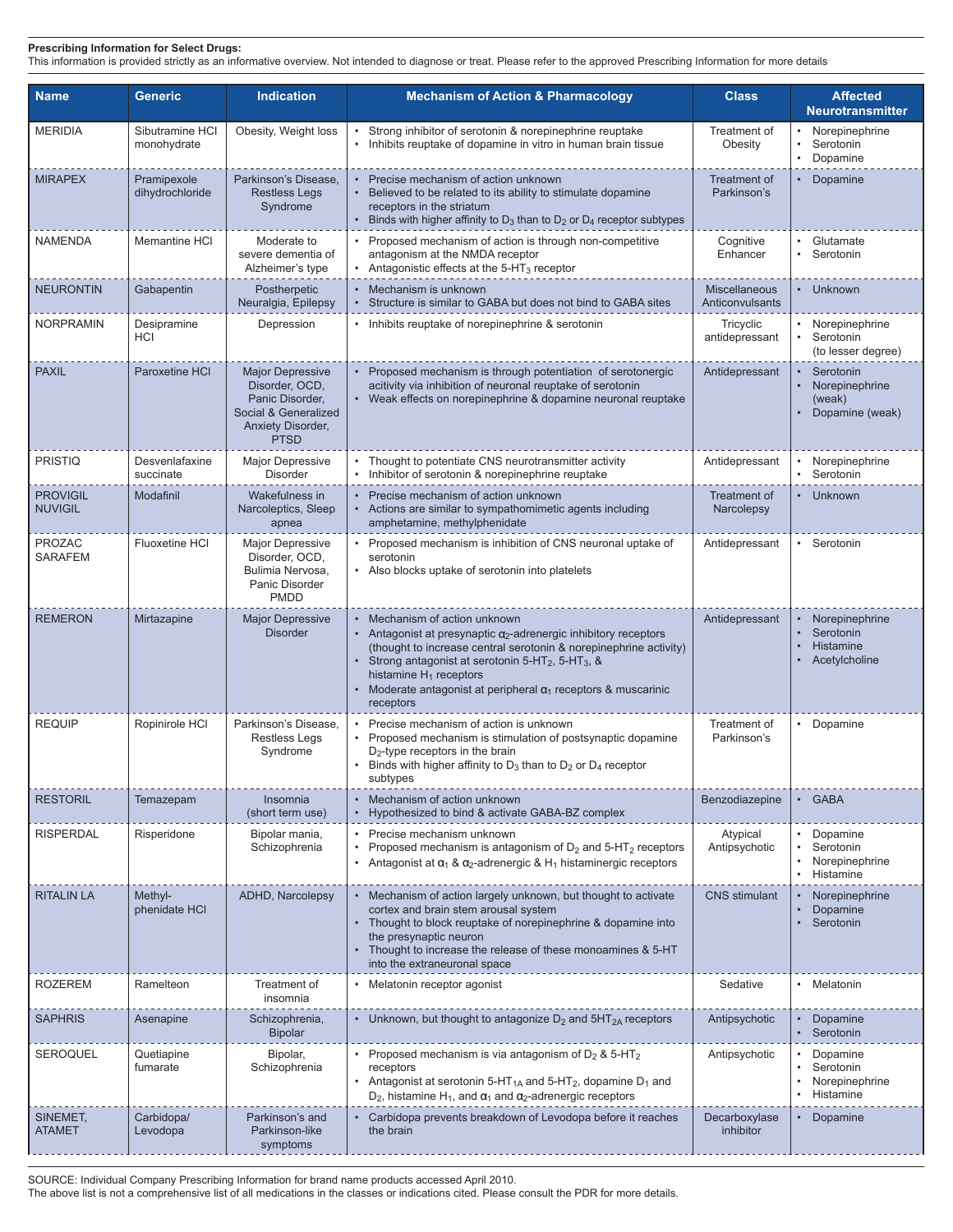This information is provided strictly as an informative overview. Not intended to diagnose or treat. Please refer to the approved Prescribing Information for more details

| <b>Name</b>                             | <b>Generic</b>                                               | <b>Indication</b>                                                                                          | <b>Mechanism of Action &amp; Pharmacology</b>                                                                                                                                                                                                                                                                                                                                                                                                                                                                                                                                                                                                                                 | <b>Class</b>                                | <b>Affected</b><br><b>Neurotransmitter</b>                                                                     |
|-----------------------------------------|--------------------------------------------------------------|------------------------------------------------------------------------------------------------------------|-------------------------------------------------------------------------------------------------------------------------------------------------------------------------------------------------------------------------------------------------------------------------------------------------------------------------------------------------------------------------------------------------------------------------------------------------------------------------------------------------------------------------------------------------------------------------------------------------------------------------------------------------------------------------------|---------------------------------------------|----------------------------------------------------------------------------------------------------------------|
| SINEQUAN                                | Doxepin HCI                                                  | Depression, Anxiety                                                                                        | Mechanism of action unknown, but thought to influence<br>adrenergic synaptic activity to prevent norepinephrine reuptake<br>(and serotonin, to a lesser extent)                                                                                                                                                                                                                                                                                                                                                                                                                                                                                                               | Tricyclic<br>Antidepressant                 | Serotonin<br>Norepinephrine                                                                                    |
| <b>SONATA</b>                           | Zaleplon                                                     | Short term treatment<br>of Insomnia                                                                        | Mechanism of action unknown but thought to modulate<br>a subunit of the GABA-BZ receptor chloride channel<br>macromolecular complex                                                                                                                                                                                                                                                                                                                                                                                                                                                                                                                                           | Sedatives/<br><b>Hypnotics</b>              | • GABA                                                                                                         |
| <b>STRATTERA</b>                        | Atomoxetine HCI                                              | <b>ADHD</b>                                                                                                | Mechanism thought to be related to selective inhibition of the<br>pre-synaptic norepinephrine transporter                                                                                                                                                                                                                                                                                                                                                                                                                                                                                                                                                                     | Treatment of<br><b>ADHD</b>                 | Norepinephrine                                                                                                 |
| <b>SUBOXONE</b>                         | Buprenorphine<br><b>HCl/Naloxone</b><br><b>HCI Dihydrate</b> | Opioid dependence                                                                                          | Buprenorphine is a partial µ-opioid receptor agonist and a<br>K-opioid receptor antagonist<br>Naloxone is a u-opioid antagonist<br>If Suboxone is taken correctly (orally), you will not feel effects<br>of Naloxone. If injected, Naloxone inhibits Buprenorphine and<br>causes withdrawal symptoms.                                                                                                                                                                                                                                                                                                                                                                         | Opioid agonist/<br>antagonist               | • Dopamine                                                                                                     |
| <b>SYMBYAX</b>                          | Olanzapine &<br><b>Fluoxetine HCI</b>                        | Depressive episodes<br>associated with<br>bipolar disorder                                                 | Precise mechanism is unknown<br>Activates serotonergic, noradrenergic, and dopaminergic<br>neuronal systems<br>Produces synergistic norepinephrine & dopamine release in the<br>prefrontal cortex<br>Olanzapine has a high affinity for: 5-HT2 $_{A/2C}$ , 5-HT <sub>6</sub> , D <sub>1-4</sub> , H <sub>1</sub> , &<br>$\alpha_1$ -adrenergic receptors<br>Olanzapine is an antagonist with moderate affinity for: 5-HT <sub>3</sub> ,<br>M <sub>1-5</sub> and has a weak affinity for GABA <sub>A</sub> , BZ, &<br>β-adrenergic receptors<br>Fluoxetine is an inhibitor of the serotonin transporter & is a<br>weak inhibitor of the norepinephrine & dopamine transporters | Atypical<br>antipsychotic<br>and SSRI combo | Serotonin<br>Norepinephrine<br>Dopamine<br><b>Secondary Effects</b><br>$\alpha$ -cholinergic-like<br>Histamine |
| <b>TENEX</b><br><b>INTUNIV (E.R)</b>    | <b>Guanfacine HCI</b>                                        | Hypertension,<br>treatment of ADHD                                                                         | Mechanism of action is unknown<br>• Central $\alpha_2$ -adrenergic agonist                                                                                                                                                                                                                                                                                                                                                                                                                                                                                                                                                                                                    | Orally-active<br>Antihypertensive           | Norepinephrine                                                                                                 |
| <b>TOPAMAX</b>                          | Topiramate                                                   | Mono & Adjunctive<br>Therapy Epilepsy,<br>Migraine                                                         | Mechanism is unknown<br>Blocks voltage-dependent sodium channels<br>Augments the activity of the neurotransmitter GABA at some<br>subtypes of the GABAA receptor<br>Antagonizes the AMPA/kainate subtype of the glutamate<br>receptor<br>Inhibits the carbonic anhydrase enzyme, particularly isozymes<br>II and IV                                                                                                                                                                                                                                                                                                                                                           | Miscellaneous<br>Anticonvulsant             | · GABA<br>Glutamate                                                                                            |
| <b>VALIUM</b>                           | Diazepam                                                     | Anxiety                                                                                                    | Mechanism of action unknown but thought to exert its effects<br>through the enhanced response of GABAA receptors<br>BZ site on GABAA receptor                                                                                                                                                                                                                                                                                                                                                                                                                                                                                                                                 | Benzodiazepine                              | <b>GABA</b>                                                                                                    |
| <b>VYVANSE</b>                          | Lisdex-<br>amfetamine<br>dimesylate                          | <b>ADHD</b>                                                                                                | Mechanism of action unknown<br>Thought to block reuptake of norepinephrine & dopamine in<br>presynaptic neurons<br>Thought to increase the release of norepinephrine & dopamine<br>into the extraneuronal space                                                                                                                                                                                                                                                                                                                                                                                                                                                               | <b>CNS Stimulant</b>                        | Norepinephrine<br>Dopamine<br>$\bullet$                                                                        |
| <b>WELLBUTRIN</b><br>XL<br><b>ZYBAN</b> | <b>Bupropion HCI</b>                                         | <b>Major Depressive</b><br>Disorder, Seasonal<br>Affective Disorder,<br><b>Smoking Cessation</b>           | • Mechanism unknown<br>Weak inhibitor of the neuronal uptake of norepinephrine &<br>dopamine<br>Serotonin reuptake transport inhibitor                                                                                                                                                                                                                                                                                                                                                                                                                                                                                                                                        | Antidepressant                              | Norepinephrine<br>Dopamine                                                                                     |
| <b>XANAX</b><br><b>ZOLOFT</b>           | Alprazolam<br>Sertraline HCI                                 | Anxiety, Panic<br><b>Major Depressive</b><br>Disorder, OCD,<br>Panic, PTSD, PMDD,<br><b>Social Anxiety</b> | Precise mechanism of action is unknown<br>CNS agents of the 1,4 BZ class presumably exert their effects<br>by binding at stereo-specific receptors within the CNS<br>Mechanism of action unknown but thought to inhibit neuronal<br>uptake of serotonin<br>Also blocks the uptake of serotonin into human platelets                                                                                                                                                                                                                                                                                                                                                           | Benzodiazepine<br>Antidepressant            | • GABA<br>Serotonin                                                                                            |
| ZOMIG (ZMT)                             | Zolmitriptan                                                 | Migraine                                                                                                   | • Proposed mechanism is agonist effects at the 5-HT <sub>1B/1D</sub><br>receptors on intracranial blood vessels and sensory nerves of<br>the trigeminal system resulting in cranial vessel constriction<br>and inhibition of pro-inflammatory neuropeptide release<br>$\alpha$ -selective 5HT <sub>1B/<math>\Delta</math></sub> receptor agonist<br>Exhibits modest affinity for $5-HT_{1A}$ receptors                                                                                                                                                                                                                                                                        | Treatment of<br><b>Migraines</b>            | • Serotonin                                                                                                    |
| <b>ZYPREXA</b><br><b>ZYDIS</b>          | Olanzapine                                                   | Bipolar,<br>Schizophrenia,<br>Mania                                                                        | Mechanism of action is unknown<br>Proposed efficacy in schizophrenia is mediated through<br>dopamine and $5-HT2$ antagonism<br>Antagonist with high affinity binding serotonin 5-HT $_{2A/2C}$ , 5-HT $_{6}$ ,<br>dopamine $D_{1-4}$ , histamine H <sub>1</sub> , and $\alpha_1$ -adrenergic receptors<br>Antagonist with moderate affinity binding for serotonin 5-HT <sub>3</sub><br>and muscarinic $M1-5$ receptors<br>Binds weakly to $GABA_A$ , BZ, and $\beta$ -adrenergic receptors                                                                                                                                                                                    | Atypical<br>antipsychotic                   | Dopamine<br>Serotonin<br>Norepinephrine<br>Histamine<br><b>GABA</b><br>Acetylcholine                           |

SOURCE: Individual Company Prescribing Information for brand name products accessed April 2010.

The above list is not a comprehensive list of all medications in the classes or indications cited. Please consult the PDR for more details.